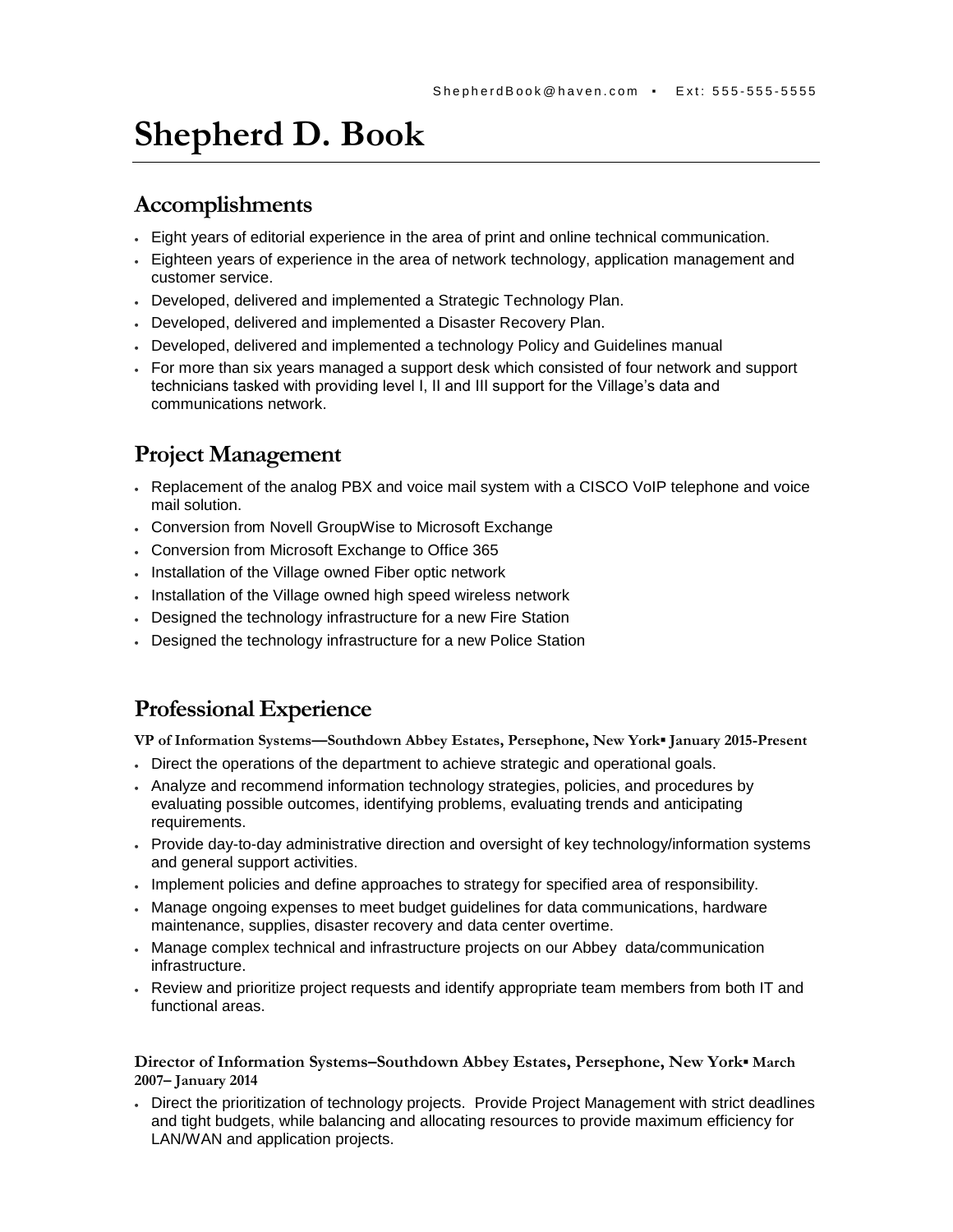- Direct and coordinate the workflow between team members on the Help Desk to ensure maximum efficiency, effectiveness and customer satisfaction.
- Manage the Village's fiber WAN, LAN and wireless LAN infrastructure, directory structure, user (Active Directory, Exchange and VoIP/voice mail) accounts, security and dedicated financial and Public Safety (Police, Fire and Public Works) systems.
- Support team leader responsible for the Village's technology infrastructure. Manage Technical Support/Internal Consulting function and provided 3rd level support.
- Initiate, evaluate, and cost justify proposals to enhance business and presented to top management
- Work with support vendors to establish Service Level Agreements.
- Monitor both internal and external Service Level Agreements for compliance.
- Partner with other department Directors in planning, budgeting and implementing new technology initiatives.
- Design, evaluate and approve troubleshooting procedures as well as updates to troubleshooting SOPs and the user policy manual.
- Manage projects through their full life cycle.
- Set up and maintained a lab of servers and workstations to test upgrades and service packs prior to releasing them in a production environment.

**Senior Network Engineer–Southdown Abbey Estates, Persephone, New York ▪ May 2001– March 2007**

- Perform regular system enhancements and upgrades.
- Install, configure and maintain new/existing equipment and peripherals with the responsibility of answering trouble calls, keeping up with technology changes and making purchasing decisions.
- Maintain network resources, user (Active Directory, GroupWise, telephone and voicemail) accounts and network storage.
- Diagnose Operating System problems and provide software and hardware support as well as individual training for end users at eight (8) Village locations.
- Install and configure network servers in various RAID configurations, facilitate backup and restorations.
- Research and assess hardware and software based on user requirements to determine equipment needs.
- Document all issues using Track IT help desk software.
- Contribute to technical documentation and produce instructional documentation for released products.

**Senior Computer Technician–Serenity Shipping Corporation, Persephone, New York▪ March 1998 – May 2001**

- Provide Level I and Level II end user support for 150 public and staff PCs operating in a Windows 98, Microsoft Office 97 environment.
- Provide support to patrons using Remote Access to dial in to the library catalogs.
- Troubleshoot, diagnose and repair PCs and peripheral components.
- Provide system support for a mixed Novell 4.x/Windows NT LAN including T-1 Internet, ISDN and V.34 Remote Access Server.
- Work independently with Library management, contract support and vendors to resolve, prioritize and document staff and patron support requests.
- Research and assess hardware and software Provide technical training to staff.
- Conducted basic PC troubleshooting classes for staff and volunteers.